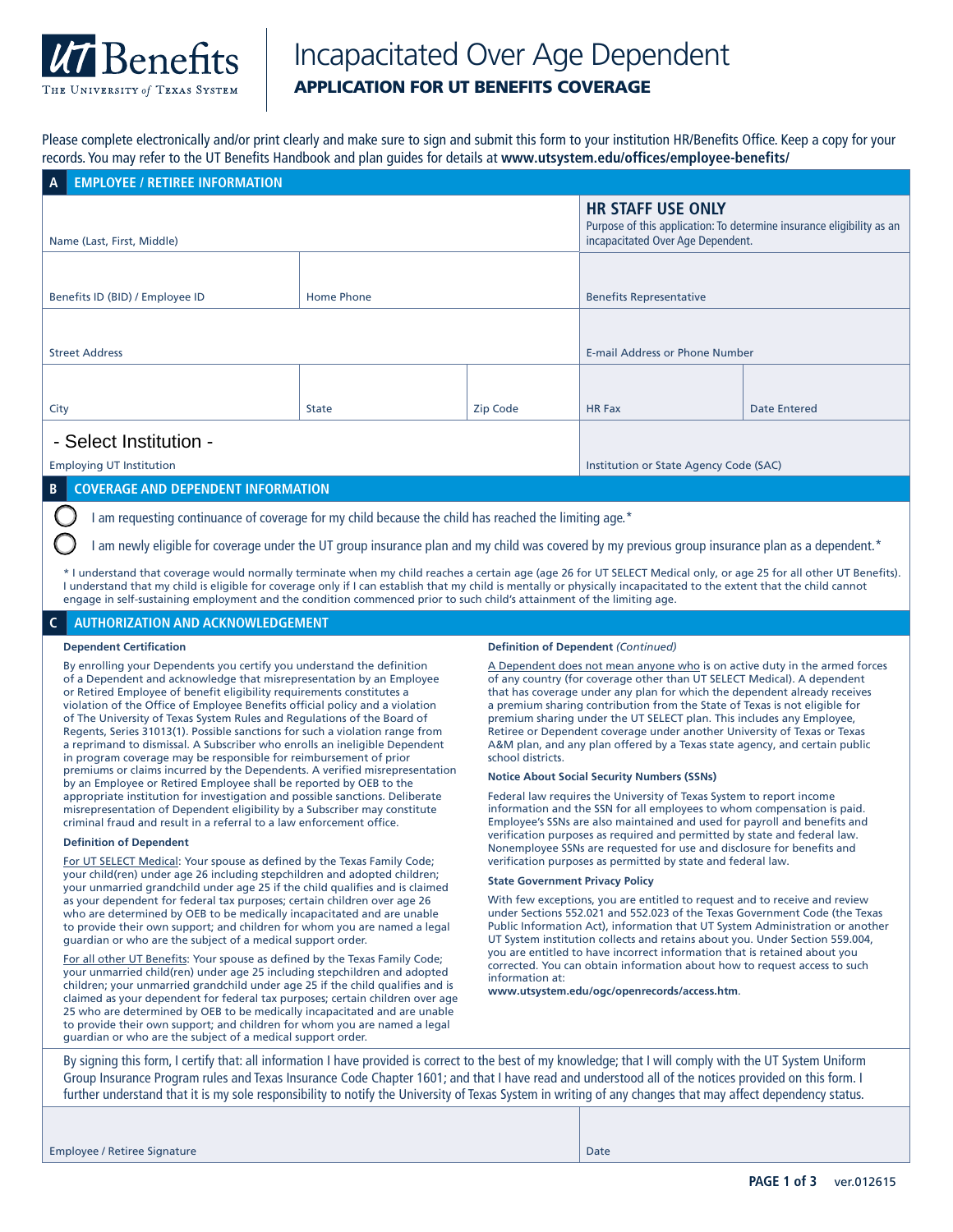| D                                                                                                                                                                                                                       | PHYSICAL CAPACITY QUESTIONNAIRE |                                      |  |                                               |                                                                                                                                  |                                                                                                                                                                        |
|-------------------------------------------------------------------------------------------------------------------------------------------------------------------------------------------------------------------------|---------------------------------|--------------------------------------|--|-----------------------------------------------|----------------------------------------------------------------------------------------------------------------------------------|------------------------------------------------------------------------------------------------------------------------------------------------------------------------|
|                                                                                                                                                                                                                         |                                 | <b>DEPENDENT INFORMATION</b>         |  |                                               |                                                                                                                                  |                                                                                                                                                                        |
|                                                                                                                                                                                                                         |                                 |                                      |  |                                               |                                                                                                                                  |                                                                                                                                                                        |
| Dependent Name (Last, First, Middle Initial)                                                                                                                                                                            |                                 |                                      |  |                                               |                                                                                                                                  | Date of Birth (mm/dd/yyyy)                                                                                                                                             |
|                                                                                                                                                                                                                         |                                 |                                      |  |                                               |                                                                                                                                  |                                                                                                                                                                        |
|                                                                                                                                                                                                                         |                                 |                                      |  |                                               |                                                                                                                                  |                                                                                                                                                                        |
|                                                                                                                                                                                                                         |                                 | <b>Social Security Number or BID</b> |  |                                               | <b>Marital Status</b>                                                                                                            | <b>Employment Status</b>                                                                                                                                               |
|                                                                                                                                                                                                                         |                                 |                                      |  |                                               |                                                                                                                                  |                                                                                                                                                                        |
|                                                                                                                                                                                                                         |                                 | <b>Means of Support</b>              |  |                                               |                                                                                                                                  |                                                                                                                                                                        |
|                                                                                                                                                                                                                         |                                 |                                      |  | PARENT / GUARDIAN INFORMATION                 |                                                                                                                                  |                                                                                                                                                                        |
|                                                                                                                                                                                                                         |                                 | Does the Dependent reside with you?  |  |                                               | If yes, is the Dependent capable of residing alone?                                                                              |                                                                                                                                                                        |
|                                                                                                                                                                                                                         |                                 |                                      |  |                                               |                                                                                                                                  |                                                                                                                                                                        |
|                                                                                                                                                                                                                         |                                 | <b>Yes</b>                           |  | No                                            |                                                                                                                                  |                                                                                                                                                                        |
|                                                                                                                                                                                                                         |                                 | by a government agency?              |  | Has the Dependent been classified as disabled | If yes, please provide the Agency name:                                                                                          |                                                                                                                                                                        |
|                                                                                                                                                                                                                         |                                 |                                      |  |                                               |                                                                                                                                  |                                                                                                                                                                        |
|                                                                                                                                                                                                                         |                                 | Yes                                  |  | No                                            |                                                                                                                                  |                                                                                                                                                                        |
|                                                                                                                                                                                                                         |                                 |                                      |  |                                               | Describe the diagnosis of the mental or physical incapacitation that renders your child incapable of self-sustaining employment: |                                                                                                                                                                        |
|                                                                                                                                                                                                                         |                                 |                                      |  |                                               |                                                                                                                                  |                                                                                                                                                                        |
|                                                                                                                                                                                                                         |                                 |                                      |  |                                               |                                                                                                                                  |                                                                                                                                                                        |
|                                                                                                                                                                                                                         |                                 |                                      |  |                                               |                                                                                                                                  |                                                                                                                                                                        |
|                                                                                                                                                                                                                         |                                 |                                      |  |                                               |                                                                                                                                  |                                                                                                                                                                        |
|                                                                                                                                                                                                                         |                                 |                                      |  |                                               | Provide the name and contact information of a health provider who has confirmed this diagnosis:                                  |                                                                                                                                                                        |
|                                                                                                                                                                                                                         |                                 |                                      |  |                                               |                                                                                                                                  |                                                                                                                                                                        |
|                                                                                                                                                                                                                         |                                 |                                      |  |                                               |                                                                                                                                  |                                                                                                                                                                        |
|                                                                                                                                                                                                                         |                                 |                                      |  |                                               | you for the majority of the child's care and support. PLEASE HAVE YOUR ATTENDING PHYSICIAN SIGN BELOW.                           | You must provide a copy of your most recent income tax statement or other records such as receipts or cancelled checks that indicate that this child is dependent upon |
|                                                                                                                                                                                                                         |                                 |                                      |  | <b>ATTENDING PHYSICIAN INFORMATION</b>        |                                                                                                                                  |                                                                                                                                                                        |
|                                                                                                                                                                                                                         |                                 |                                      |  |                                               |                                                                                                                                  |                                                                                                                                                                        |
|                                                                                                                                                                                                                         |                                 |                                      |  |                                               |                                                                                                                                  |                                                                                                                                                                        |
|                                                                                                                                                                                                                         |                                 | Diagnosis or ICD-9 Code(s)           |  |                                               |                                                                                                                                  |                                                                                                                                                                        |
|                                                                                                                                                                                                                         |                                 |                                      |  |                                               |                                                                                                                                  |                                                                                                                                                                        |
|                                                                                                                                                                                                                         | Prognosis                       |                                      |  |                                               |                                                                                                                                  | Date of Onset (mm/dd/yyyy)                                                                                                                                             |
|                                                                                                                                                                                                                         | Symptoms                        |                                      |  |                                               |                                                                                                                                  |                                                                                                                                                                        |
|                                                                                                                                                                                                                         |                                 |                                      |  |                                               |                                                                                                                                  |                                                                                                                                                                        |
|                                                                                                                                                                                                                         |                                 |                                      |  |                                               |                                                                                                                                  |                                                                                                                                                                        |
|                                                                                                                                                                                                                         |                                 |                                      |  |                                               |                                                                                                                                  |                                                                                                                                                                        |
|                                                                                                                                                                                                                         |                                 |                                      |  |                                               |                                                                                                                                  |                                                                                                                                                                        |
| Has the patient's impairment lasted, or can it be expected to last for at least the next twelve months?                                                                                                                 |                                 |                                      |  |                                               |                                                                                                                                  |                                                                                                                                                                        |
|                                                                                                                                                                                                                         |                                 |                                      |  |                                               |                                                                                                                                  |                                                                                                                                                                        |
|                                                                                                                                                                                                                         |                                 | Yes                                  |  | No                                            |                                                                                                                                  |                                                                                                                                                                        |
| Do emotional or cognitive factors contribute to the severity of your patient's symptoms and functional limitations including their ability to complete activities of daily<br>living, such as bathing and/or self-care? |                                 |                                      |  |                                               |                                                                                                                                  |                                                                                                                                                                        |
|                                                                                                                                                                                                                         |                                 |                                      |  |                                               |                                                                                                                                  |                                                                                                                                                                        |
|                                                                                                                                                                                                                         |                                 | Yes                                  |  | No                                            | If yes, please explain below                                                                                                     |                                                                                                                                                                        |
|                                                                                                                                                                                                                         |                                 |                                      |  |                                               |                                                                                                                                  |                                                                                                                                                                        |
|                                                                                                                                                                                                                         |                                 |                                      |  |                                               |                                                                                                                                  |                                                                                                                                                                        |
|                                                                                                                                                                                                                         |                                 |                                      |  |                                               |                                                                                                                                  |                                                                                                                                                                        |
|                                                                                                                                                                                                                         |                                 |                                      |  |                                               |                                                                                                                                  |                                                                                                                                                                        |